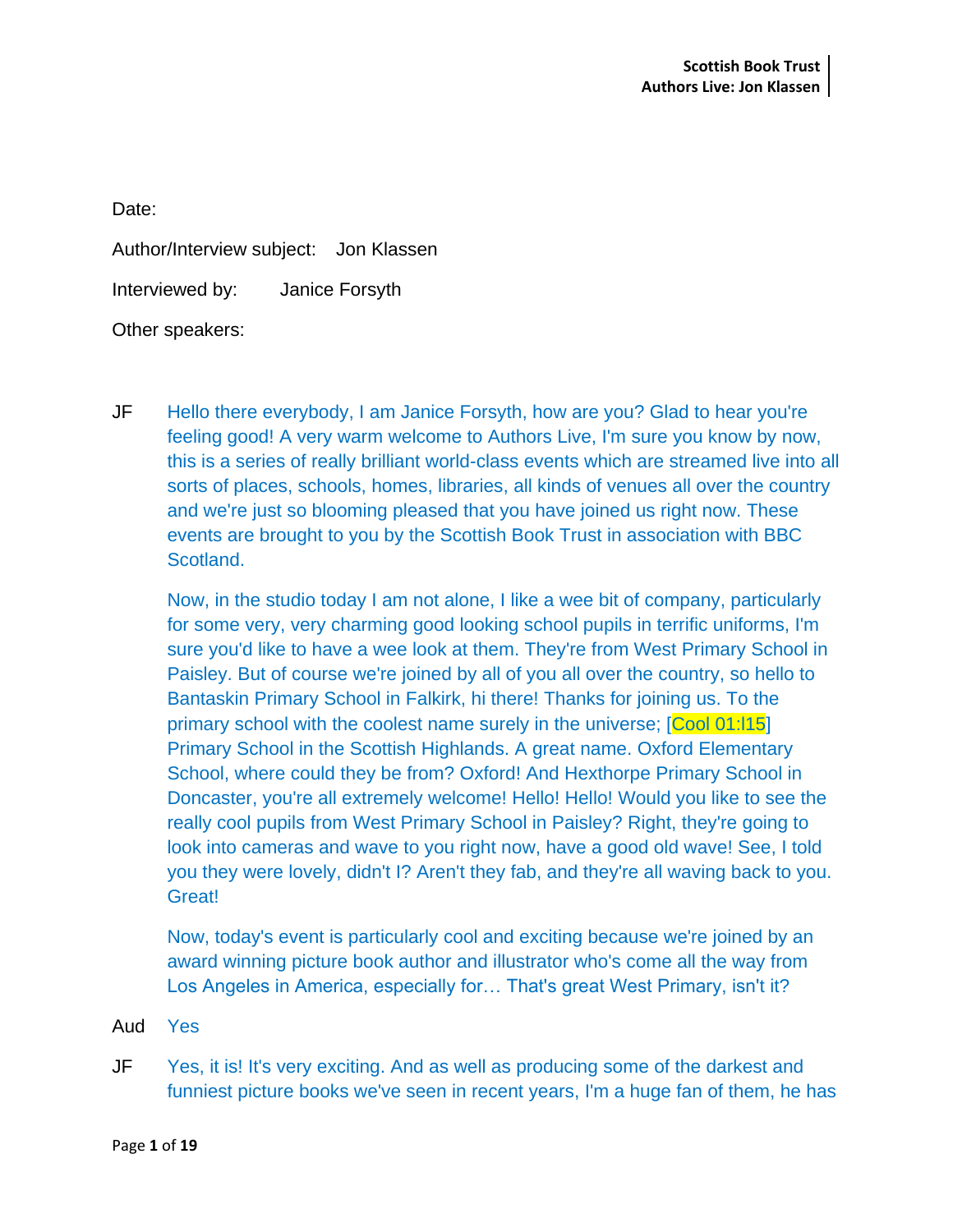also spent time working on films that you have probably seen, including one of my favourite animated feature film, Coraline, and also Kung Fu Panda. Tons to talk about today.

His picture books are well-loved by older readers, as well as wee titchy ones, because there's so much going on between the lines. Beautiful pictures to look at, but lots of darkly comic mischievous stuff going on there too. So he'll be telling us about how he works in animation, picture books, why he loves them so much and giving us a really brilliant insight into how he does what he does, how he does the drawings. So ladies and gentlemen, are you all set?

- Aud Yeah.
- JF Are you all set out there? Yes, you are. Good. Are you ready to give the biggest, warmest, loudest welcome ever to our guest?
- Aud Yeah.

JF Thank you very much. Let's do it now, a huge welcome to Jon Klassen.

- Aud Yeah. [applause]
- JK Thank you very much for coming everybody. We've got some stuff to show you, we're going to do some book stuff; we're going to show some film stuff first. When I was done this kind of school I went to high school and then when I was done high school I went to school for animation. Do you guys know what animation means? You guys know what animation means?
- Aud Yes.
- JK Well, I went to school for that and I thought I wanted to be an animator, and that means moving characters around a lot. But it turns out that animation takes a lot of drawing, you have to make very many drawings to do one thing. If I'm going to reach over here that takes one, two, three, four, five…all these drawings, and it's very boring, and I was very bad at it. But I still wanted a job, I wanted to eat food that I bought with my money, and so I went to school for animation anyway and I could get other jobs inside animation.

And so I worked on a movie called Coraline drawing things that needed to be done for the film. So I didn't do the animation, because like I said, that was boring to me. But the characters and the sets and the chairs and the washing machines and the shovels and everything needed to be drawn first before we could do that, before we could make the film. And Coraline was a movie made with puppets. Coraline herself in the film was about that tall, and so all the sets needs to be as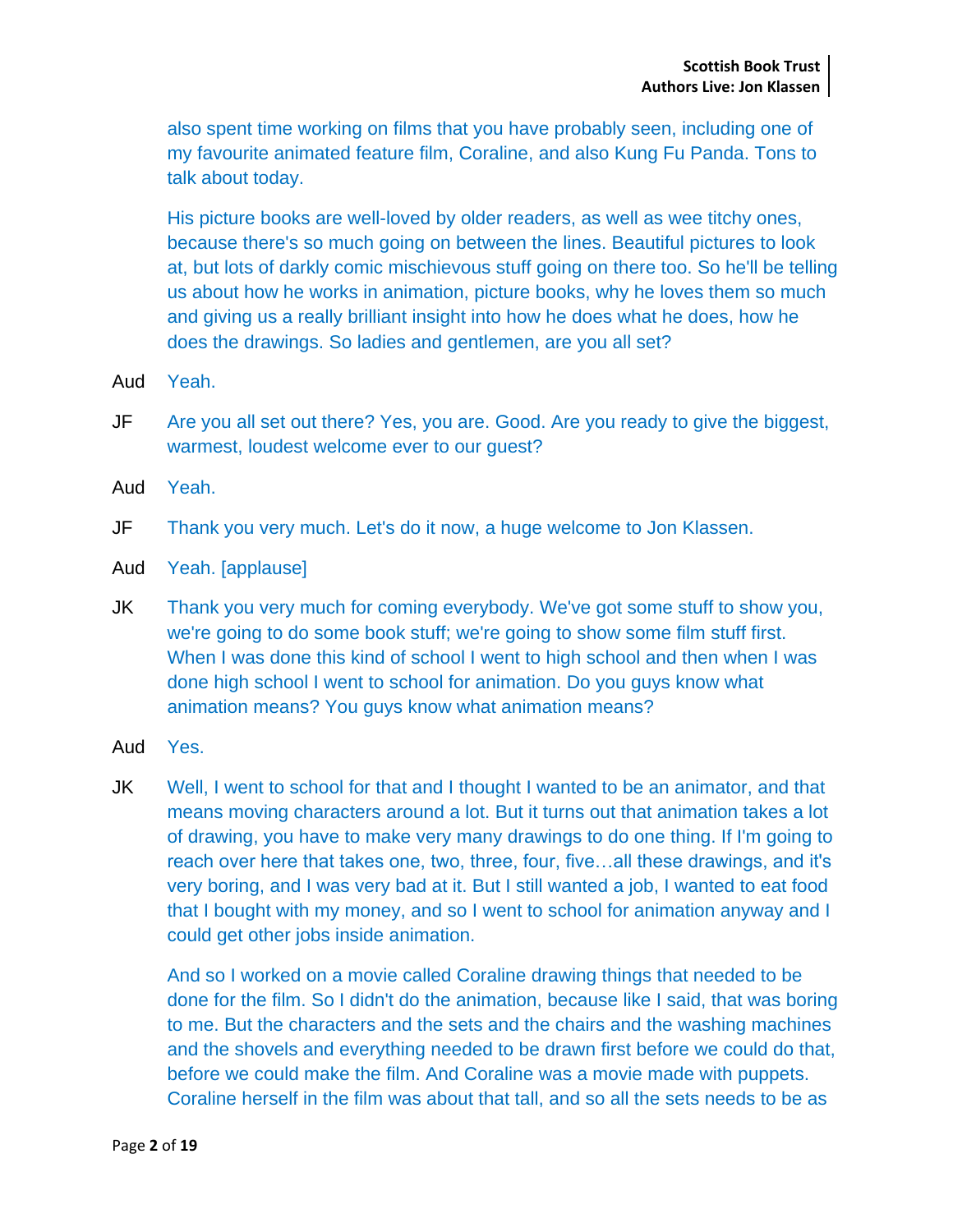big as that for her. And so her bedroom was probably about as tall as what that slide show is right there, a little bit taller than me, but we had to draw many, many drawings for her bedroom, different times of day, different parts of the story. It was really, really nice, although it took a long, long time; Coraline took three years to make. It takes a long time to make all these sets, to film it all and then to do it again because you've made many mistakes.

And Coraline was a very pretty movie because there were two different kinds of houses in it. There was a really boring house, and that's the house I got to draw a lot of, because I like to draw boring things. And then there was a very special house that she went into through a tunnel and a little door, and that got to be a nicer house. These were two old ladies that lived in the basement for no reason at all. And this was a theatre that their apartment into when she went through the tunnel and it was much bigger, and there were hundreds of little dogs in it, and they had to build all those little dogs, and we had to draw all those little dogs, and it took a long time. This was a part of her set going downstairs in the middle of the night where she heard a light on. A lot of times these things get done and then they'll go all the way into the movie and then at the very end the movie's too long and they have to cut them out, and that happens all the time and then you're very sad. But that's life.

This one was for a mice circus, there was a bunch of little mice that ran a circus, and they all had to sit in the bleachers and they made these little patterns and there were hundreds of these little mice and they all had to move at the same time. The mice were about this big but that circus probably wouldn't even fit in this room it was so big. It was very big and very scary and very expensive.

This was to figure out a lot of the colours for the movie. Before you want to build anything and spend all the time and work on building all the stuff you want to make sure it all looks good together. And so you can do very simple drawings like this to see if a raincoat is going to look good with the house, is going to look good with the trees and the hills and everything else. And so you can make very simple drawings very quickly and say well, this looks good, we like that yellow or we don't like that yellow, so we can change it now instead of building a little jacket for her and then realising you don't like the yellow.

These were mice and they all had hats the way I liked them, but then we couldn't afford the hats, so they don't have hats in the movie! They have little hats like this sometimes, but they all had their own instruments; they were a lot of fun. And then all the different little props, all little chairs and frying pans and tables for the film had to be drawn first, and then we would bring this to the shop, and the shop would build them very small. I would bring them the little drawing of the chair and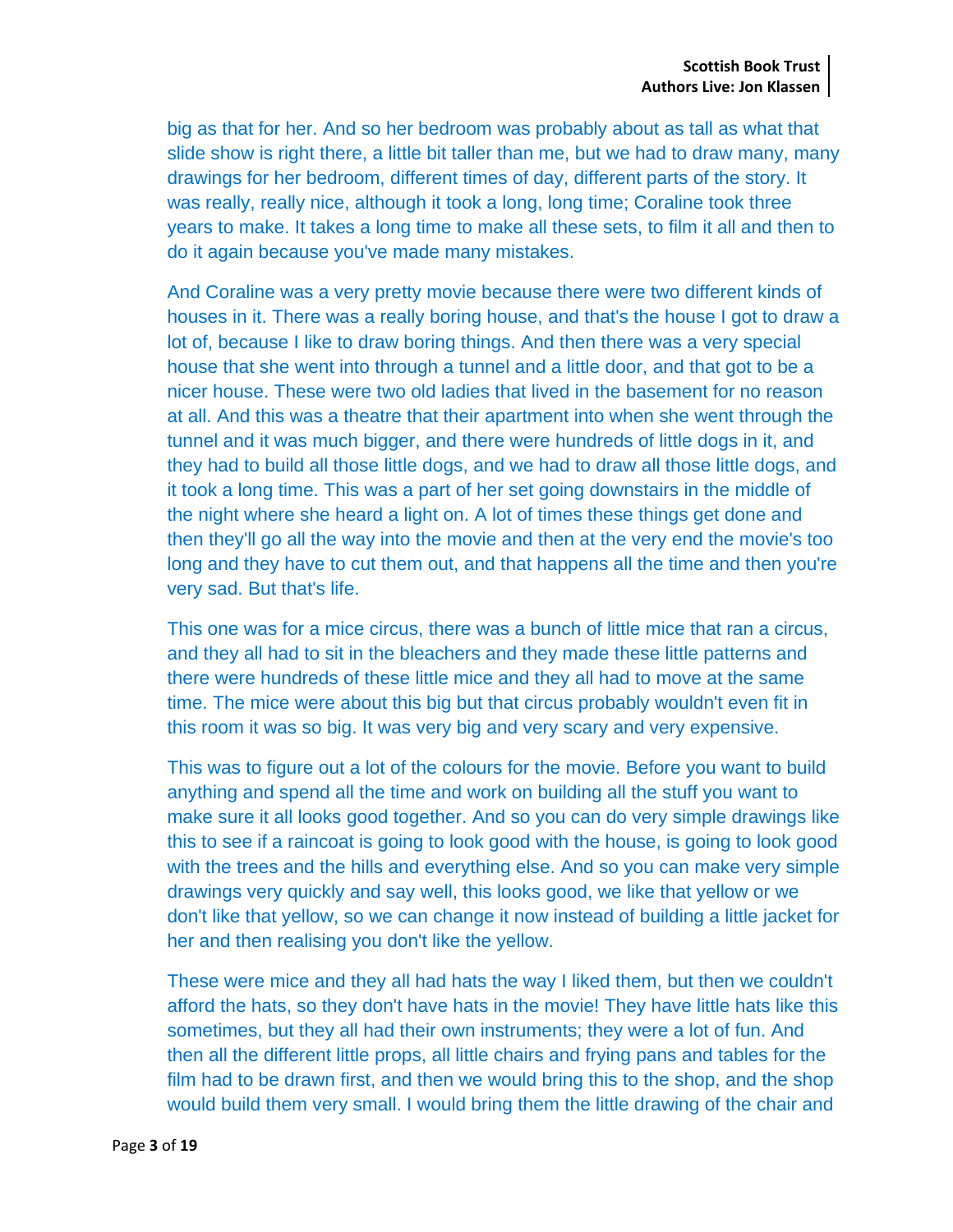they would build the chair and they would come to me with the chair and say is this a good chair? And I'd say that's not a good chair, go back and do another chair, and they'd do another chair. And it was like that for about two years and no one was friends at the end.

And these were the posters for the film. Laika Studios made Coraline and we were starting out as a studio, and so usually the people who draw the chairs for the film aren't the same people who draw the posters. But for Coraline we did draw the posters for it. And so this was the first poster that we did, and then this was the second sketch for it, and then we actually built the set for her and she looked through the door and we photographed the whole thing for the final poster.

Coraline like I said took about three years to do and it was a long time, but not as long as Kung Fu Panda took. Kung Fu Panda took five years to make and it was really, really pretty and a really fun film to work on. I did a lot of drawings for it. There were dream sequences on Kung Fu Panda where he goes to sleep and the dreams and it looks different when he dreams than the regular film, and a lot of the artwork I did were for the times when he dreams because it was flatter, it was more cartoony and it was done actually without computer animation, it was done with drawings instead, the way how we learn how to do it in school with a very slow…one every twelve seconds kind of drawings.

Kung Fu Panda and Kung Fu Panda 2 together, I worked on both of those and like I say, these probably took longer than you have been alive to make. And at the end of that I thought these things take a long time, maybe I can do something that doesn't take so long. And so I started to try and do books in the evening time, just on my own, and books were a lot of fun and they didn't take nearly as long and I got to do whatever I wanted on them. The films, there are hundreds of people who work on the films and if you have an idea you have to yell very loudly and then it usually doesn't even get heard anyway. There's a panda in this one while we're showing it, can you see him? You can see him. [laughs]

But Kung Fu Panda, once it was finished I decided to go off on my own a little bit and make books, and those were the kinds of things we're going to talk about now.

- JF Brilliant. Well, you want to…
- JK We can go through the book, yeah.
- JF Yeah.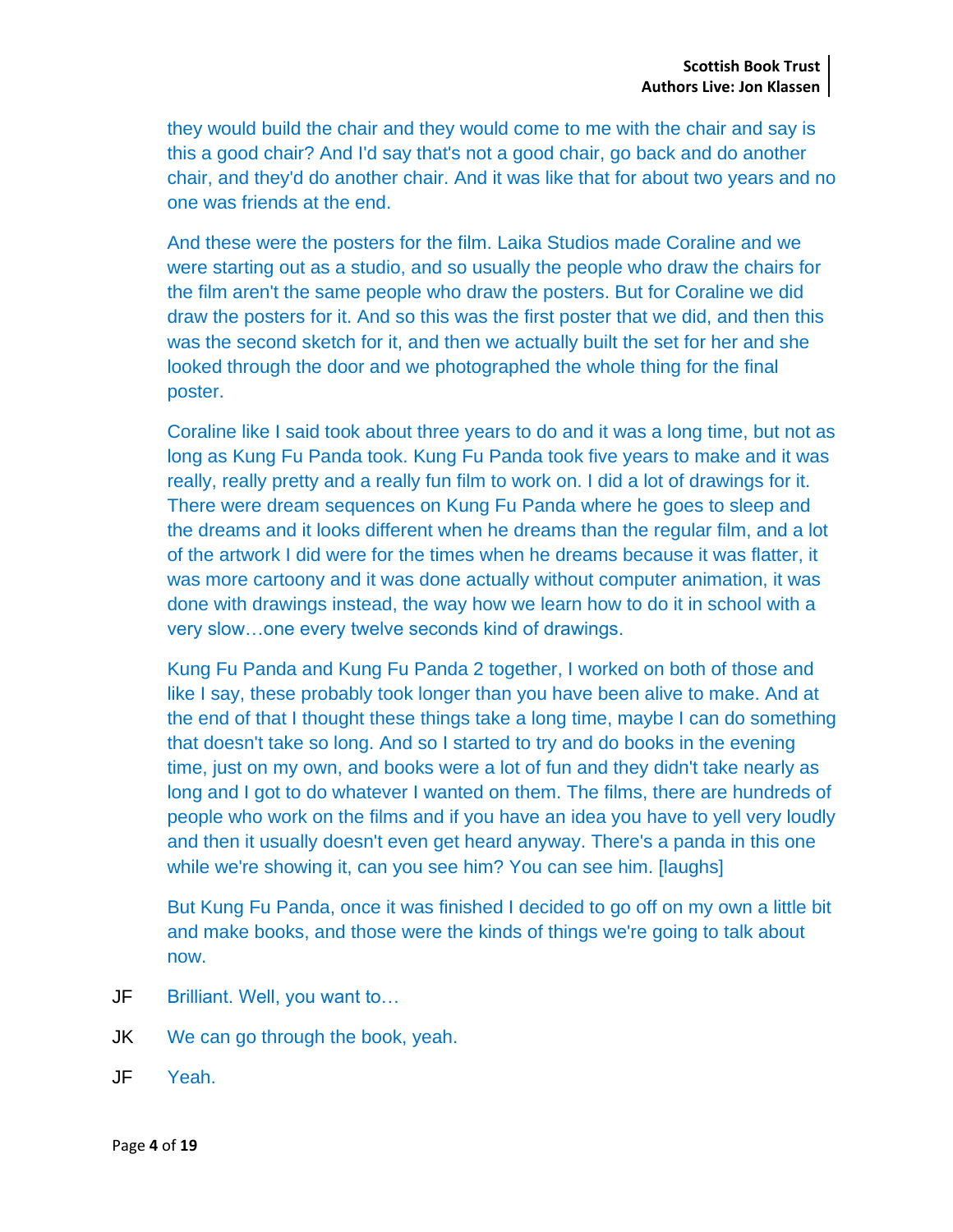- JK The first book I made, well, not the first book I made but one of the first ones I made was about a lost hat, and it went very well so we made another one about a lost hat. And it's called This Is Not My Hat. And it's about a fish who steals a hat; he's not a good guy. Well, he's okay, he's alright. So we're going to read this is not my hat, are you guys ready for this?
- Aud Yes.
- JK I hope so because you're not going anywhere! Alright, so here we have a little fish and he's swimming through the black water and he's wearing a little tiny hat and he says this hat is not mine, I just stole it. And then we turn the page and there's a very big fish and he's asleep and it says I took it from a big fish; he was asleep when I did it. And then you turn the page again, and he probably won't wake up for a long time.

Now, is the fish awake?

- Aud Yeah.
- JK Yes, he is, he's very awake. And then we turn the page again and it says and even if he does wake up, he will probably not notice that it's gone. Is he noticing that it's gone?
- Aud Yeah.
- JK Right, so, so far we've been wrong both times. And then we turn the page again and it says and even if he does notice that it's gone he probably won't know it was me who took it. What do we think?
- Aud Yeah.
- JK Does he know? [laughs] He probably knows. And even if he does guess it was me he won't know where I'm going. Now, there's only two ways you can go in a book because a book is flat; you can go that way or you can go that way. Sometimes you can go up and down, but we're not going to talk about that right now. So which way did the little fish go?
- Aud That way.
- JK He went this way. Which way did the big fish go?
- Aud That way.
- JK Right. So I think we can already guess which way this story is going. And here's our little fish again, and he says but I will tell you where I'm going. I'm going

Page **5** of **19**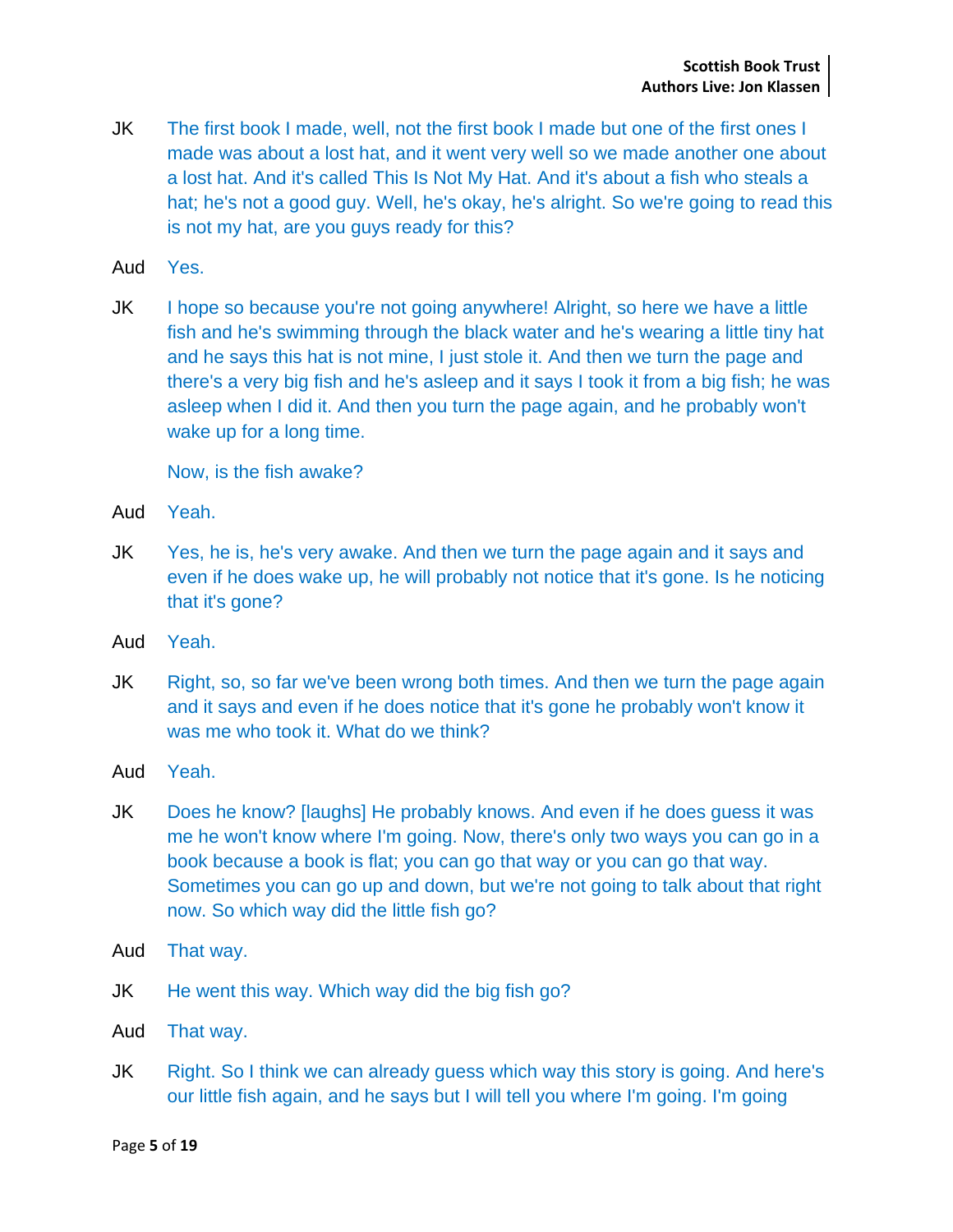where the plants grow big and tall and close together, and it's very hard to see in there; nobody will ever find me. So, what do we think? Is anyone going to find him?

- Aud Yes.
- JK [laughs] Probably! And here we have a crab but it's still the little fish talking and he's says there is someone who saw me already, but he said he wouldn't tell anyone which way I went. So I'm not worried about that. It's going very well for this little fish. And now we have the little fish again and he's in some taller plants now, he's been swimming for a while, and he says I know it's wrong to steal a hat, I know it does not belong to me, but I am going to keep it. It was too small for him anyway, it fits me just right. It's a good reason to steal something, right? And it does look pretty good on him, I have to say, not to compliment my own illustrations too much. And now he's by the big plants and he says look, I made it, where the plants grow big and tall and close together. I knew I was going to make it. Can you see the little fish going in the plants?
- Aud Yes.
- JK Can we see the big fish? [laughs]
- Aud Yes.
- JK Nobody will ever find me. And now it's just plants. Can anyone see anything in those plants?
- Aud No.
- JK No, I can't see. What do you think is going on behind those plants? Any number of things could be going on behind those plants. If you look at that for a long time you might be able to see something. I didn't draw it but there might be something in there. And now the big fish goes back past the crab who's wondering about this whole day and what he might have done. And then the big fish is back home, back asleep wearing his little blue hat. And the plants aren't saying anything.

So hands up if we think the little fish is okay? There's one hand, two hands. Hands up if the little fish is not okay. Yeah, that's my theory as well. I mean he might be okay back there, but I don't think he is either.

This book, it took a long time to make compared to some things, but it took about eight or nine months to make which was much shorter than a film, and also I didn't have to draw anybody moving. You can say they're moving but you don't have to show them moving, you just have to have bubbles behind them and then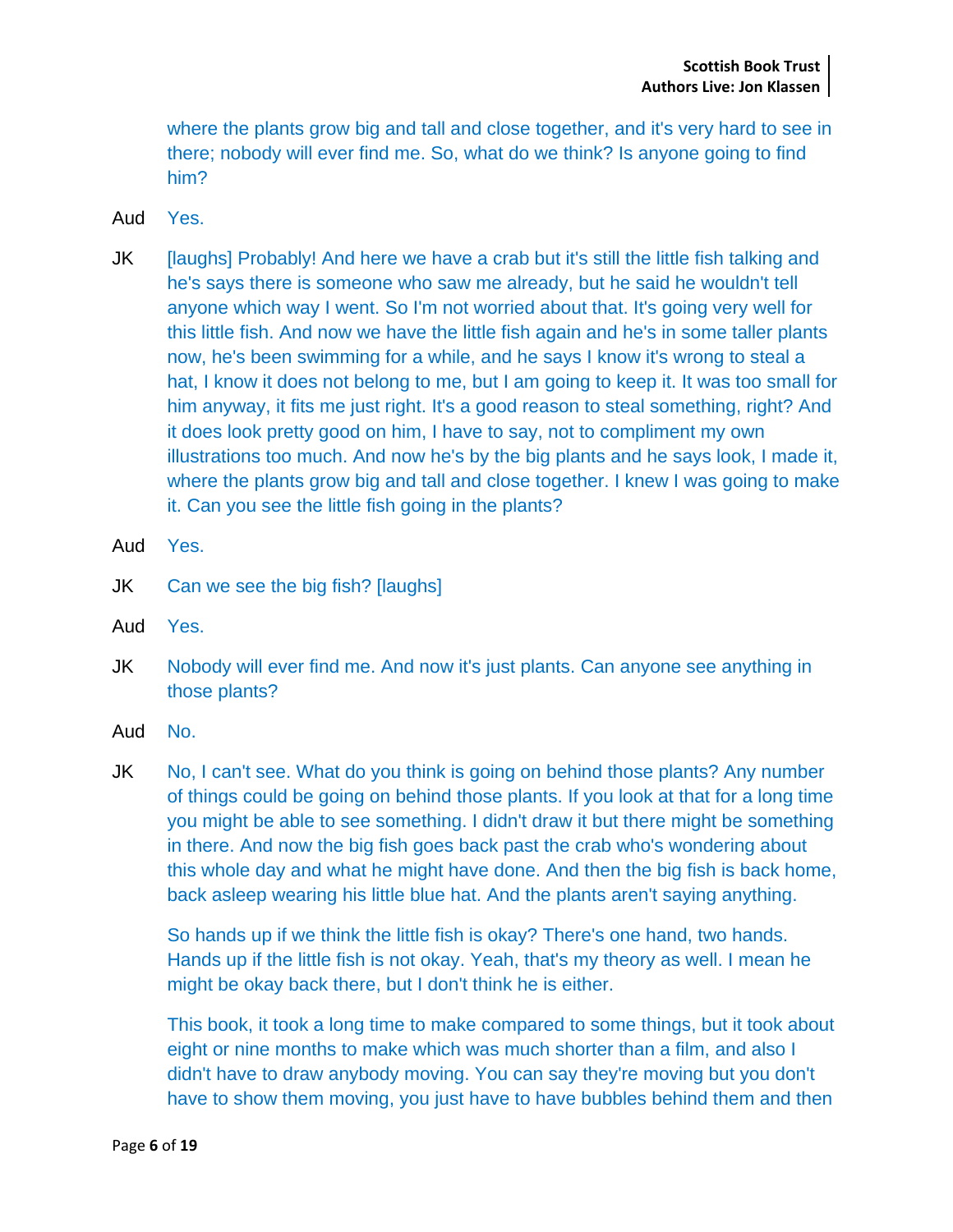they're moving as fast as you want them to. I did a number of other books, some that I wrote myself and some that other people wrote, and now we're going to see one that someone else wrote named Mac Barnett. He wrote a book about two boys who did a hole named Sam and Dave. This is a brand new book, we haven't shown it very much, but we're going to try it out. Do you want to try this one out?

- Aud Yeah.
- JK This is called Sam and Dave Dig a Hole. It's a pretty appropriate title. And there's a cat and a dog and an apple tree, and there's our apple tree and it starts out the book. And it's very important this apple tree, it doesn't say anything but you should watch out for it. And on the very first page we have Sam and Dave and they're both walking out of their house and we should make a list of the things we're seeing here because they are going to be very important. We have an apple tree, a dog, Sam and Dave, a cat with a red collar, a flower pot with a red flower and a weathervane with a chicken on top or a rooster I guess. So I think now we're ready to start the book, we've taken note of all those things.

And here we have Sam and Dave next to their apple tree, and it says on Monday Sam and Dave dug a hole. These are very complicated illustrations. When should we stop digging, asked Sam. We're on a mission, said Dave. We won't stop digging until we find something spectacular. And they get a little deeper. The hole got so deep that their heads were underground, but they still had not found anything spectacular. We need to keep digging said Dave. Do we see anything spectacular?

- Aud Yes.
- JK Do they see anything spectacular?
- Aud No.
- JK Does the dog see anything spectacular?
- Aud Yeah.
- JK Well, that's something at least. But they do keep digging.

They took a break. Dave drank chocolate milk out of the canteen; Sam ate animal cookies he had wrapped in their grandfather's kerchief. Maybe said Dave, the problem is that we are digging straight down. Yes, said Sam, that could be the problem. I think we should dig in another direction said Dave. Yes, said Sam, that is a good idea.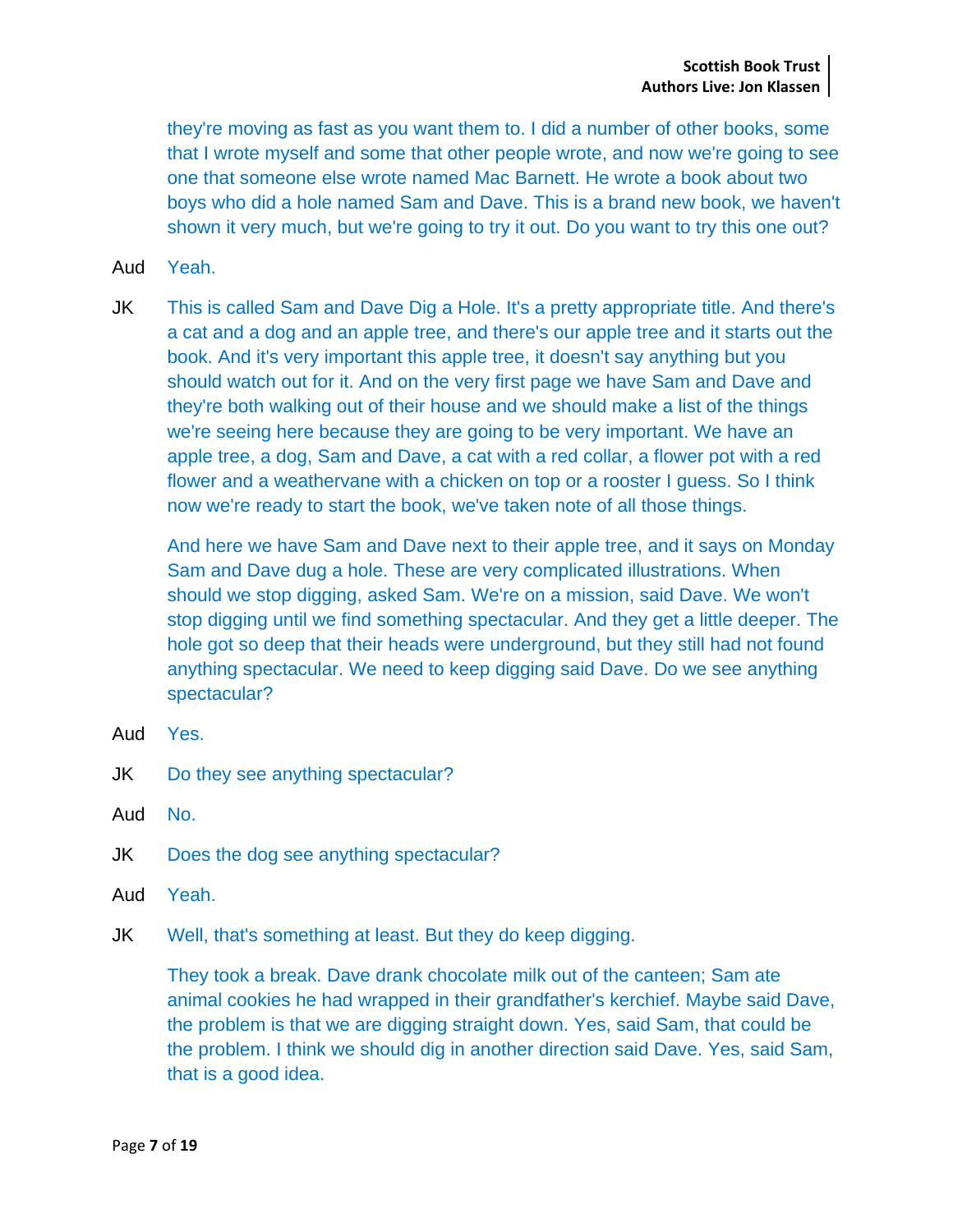So they go a little to the right. I have a new idea, said Dave, let's split up. Really, said Sam. Just for a little while, said Dave. It will help our chances. So does the dog see anything here that they don't see?

- Aud Yeah.
- JK Does Sam and Dave see anything yet?
- Aud No.
- JK So Dave went one way and Sam went another, but they still had not found anything spectacular. Maybe we should go back to digging straight down said Dave. Yes, said Sam, that is a good idea. Have they seen anything yet?
- Aud No.
- JK Is the dog getting fed up?
- Aud Yeah.
- JK [laughs] Sam and Dave ran out of chocolate milk but they kept digging. They shared the last animal cookie, but they kept digging. After a while Sam sat down, Dave, he said, I am tired; I cannot dig any more. I am tired too said Dave, we should take a rest. Now, does the dog see something here?
- Aud Yes.
- JK The dog is fed up here. He's had a long day. They haven't found anything and he's known it, but he is not going to come away empty-handed so he is going to get that bone. Sam and Dave fell asleep. Is that dog getting that bone?
- Aud Yes.
- JK Where is the top of that dog? Where is the bone? We're going to find out. The bone has fallen and the dog is watching and now everyone is falling. Sam and Dave are falling, the shovels are falling. Sam and Dave fell down, down, down, and they're beginning to wake up and see that they're falling. And they landed in the soft dirt. Well, said Sam. Well, said Dave. That was pretty spectacular. And they went inside for chocolate milk and animal cookies.

Now, we should take a look at this picture, what do we have here? We have a duck, weathervane, we have a flower pot with a blue flower, we have a cat with a blue collar and we have a pear tree. Did Sam and Dave get home?

Aud No.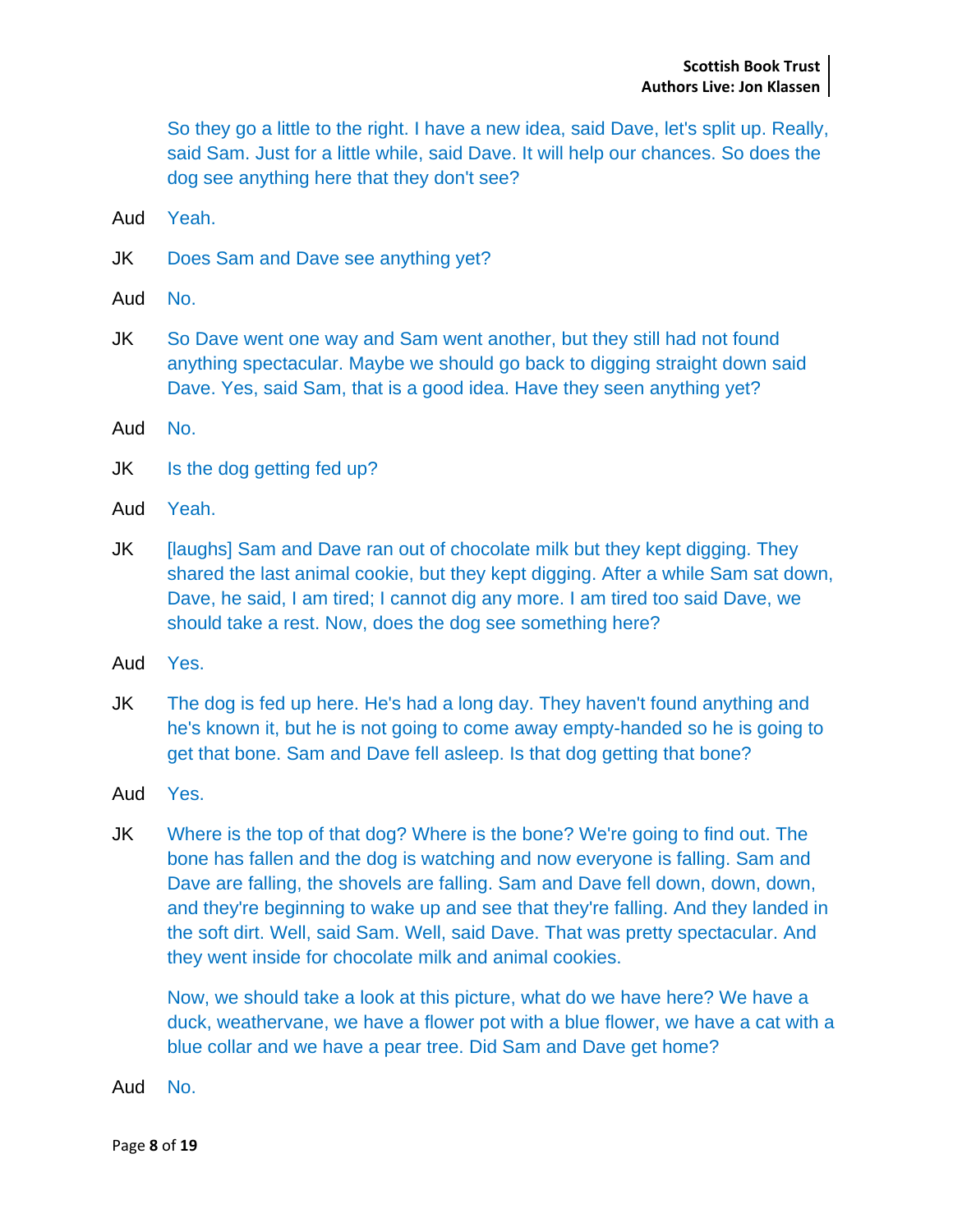- JK Did they go inside their own house?
- Aud No.
- JK Do we know what's in that house?
- Aud No.
- JK No, and we won't because that is the end of that book. We'll never know where Sam and Dave ended up, but the dog knows that at least they're not home. But that is the end of Sam and Dave Dig a Hole. I hope you like that book.
- JF Fantastic.
- JK Yeah, those are the two books that I brought to show.
- JF Wonderful, thank you very much indeed.
- JK Thank you very much for listening to me.
- JF Yey! I think a huge round of applause, don't you? [applause] Do you want to come and sit down and show us some more…
- JK Yeah…
- JF Yeah, brilliant. Just amazing and I think what's so interesting is that those books appeal to your age, don't they? And they appeal to younger children and also older children, people even as old as I am. I think your mums and dads would like those books, don't you think so?
- Aud Yeah.
- JF Because there's so much going on there, the illustrations are beautiful. But as we saw with the big fish after the wee fish and whatever goes on and the little crab giving the game way, it is quite dark, isn't it? Is that something that you think about beforehand, when you think of the story think rather than everything be all cheerful I'm going to make people laugh but I'm going to be in this dark place as well?
- JK I don't think it happens on purpose but I always liked scary books when I was little. I don't like scary movies or scary TV; I get really scared very quickly, even still now. I turn it off or I leave the room or something. But I always like scary picture books. I always go to the library and get scary picture books and take them out and look at them. I couldn't believe there was a scary story meant for me in the language that I wanted to read it in with the pictures like that. So I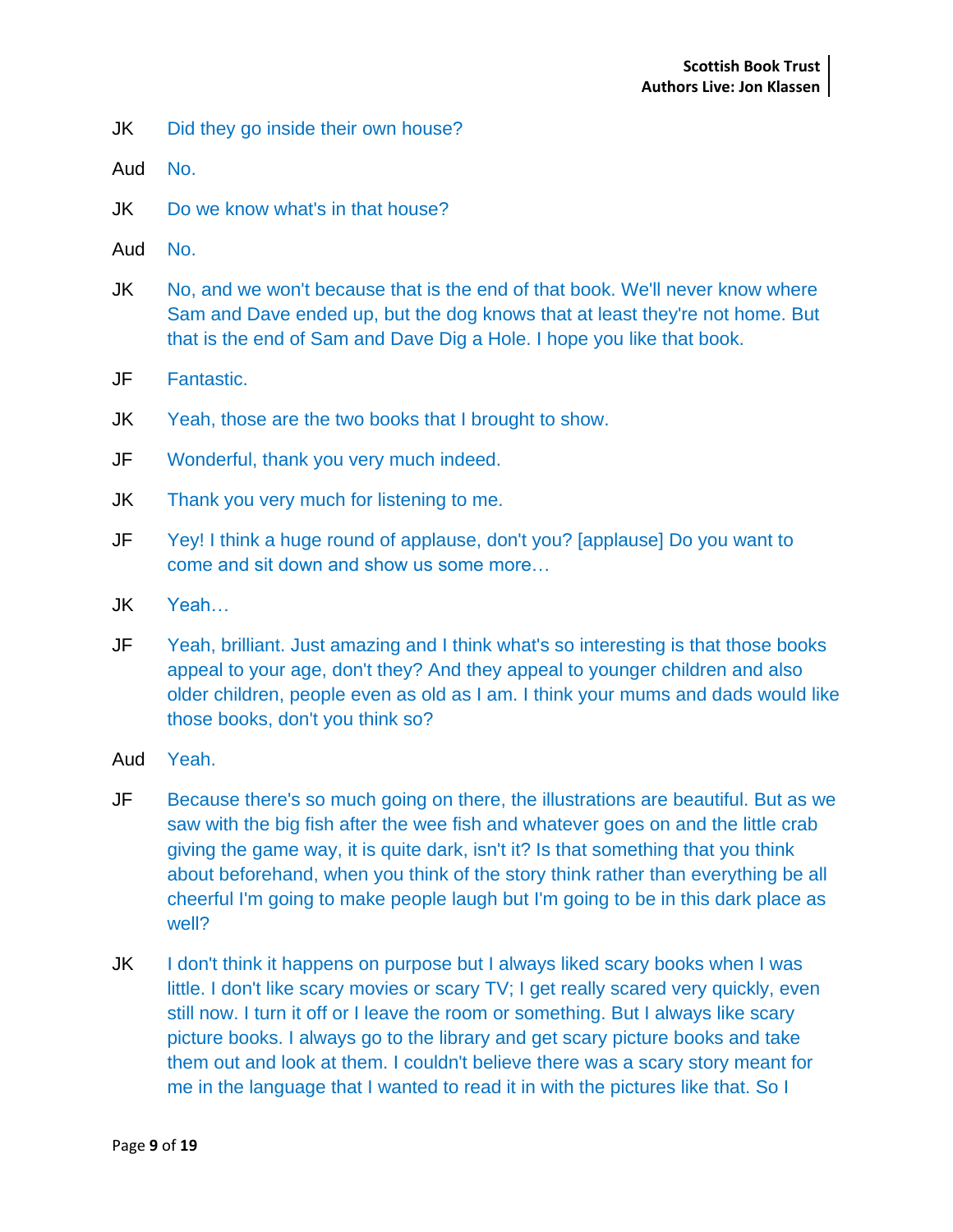would go through it… And you can scare yourself really nicely with a picture book or with any book, because you can always close it. If you're getting too scared you can close it and come back to it later. With a movie or a show you can't really pause it or leave. I guess you can, but you don't often. You're being dragged through it, and that's what's so scary. But with a book you can turn the page when you feel like it and it's a much quieter, nicer way to get scared. So I always like that. But with these ones I feel like it's not so much that you want to make a dark story, you just want a story where something happens. And I can't really think of a lot of stories that don't have some dark turn, but still have something happen in it.

- JF Yeah, like all the best fairy stories are Roald Dahl, all of that, go to those really dark sides. But I guess, kids, give us a cheer or a yes, it's a difficult to know how to…give us a yes if you think this is true. As you get older do you think that kids go oh, picture books, they're not for us? What do you think?
- Aud Yeah.
- JF Yeah? Well, it's interesting, isn't it, because there I'm saying that those books we just looked at, I could spend hours going back to those books. What would you say about that then? About not just thinking that picture books are for babies and small children?
- JK Well, I always liked picture books, I think I read them longer than most kids do because I think that you can tell certain kinds of stories that you can't tell in regular kinds of books, in chapter books. I can't think of how I would write this fish book or even the Sam and Dave one. If you wrote the Sam and Dave story as a regular book it'd be kind of boring because you'd have to say there was a diamond next to Sam and Dave but they didn't see it, and that would be a very boring story to read. But here you can show it in the pictures and then the text can say one thing and then the pictures can show another. And so it's a real way of telling a story and it's not just for young people; I think it's just a different way of telling a story, just the same as books and movies or anything else.
- JF So you can mix it up?
- JK You can mix it up and they're very easy to make. They're actually a lot of fun to make. The two things working together; I'm not especially a great writer, and my illustrations always are here and there, but the two things together can tell a story. If you want to draw something very simple and then write something very simple, together they can make a much better story.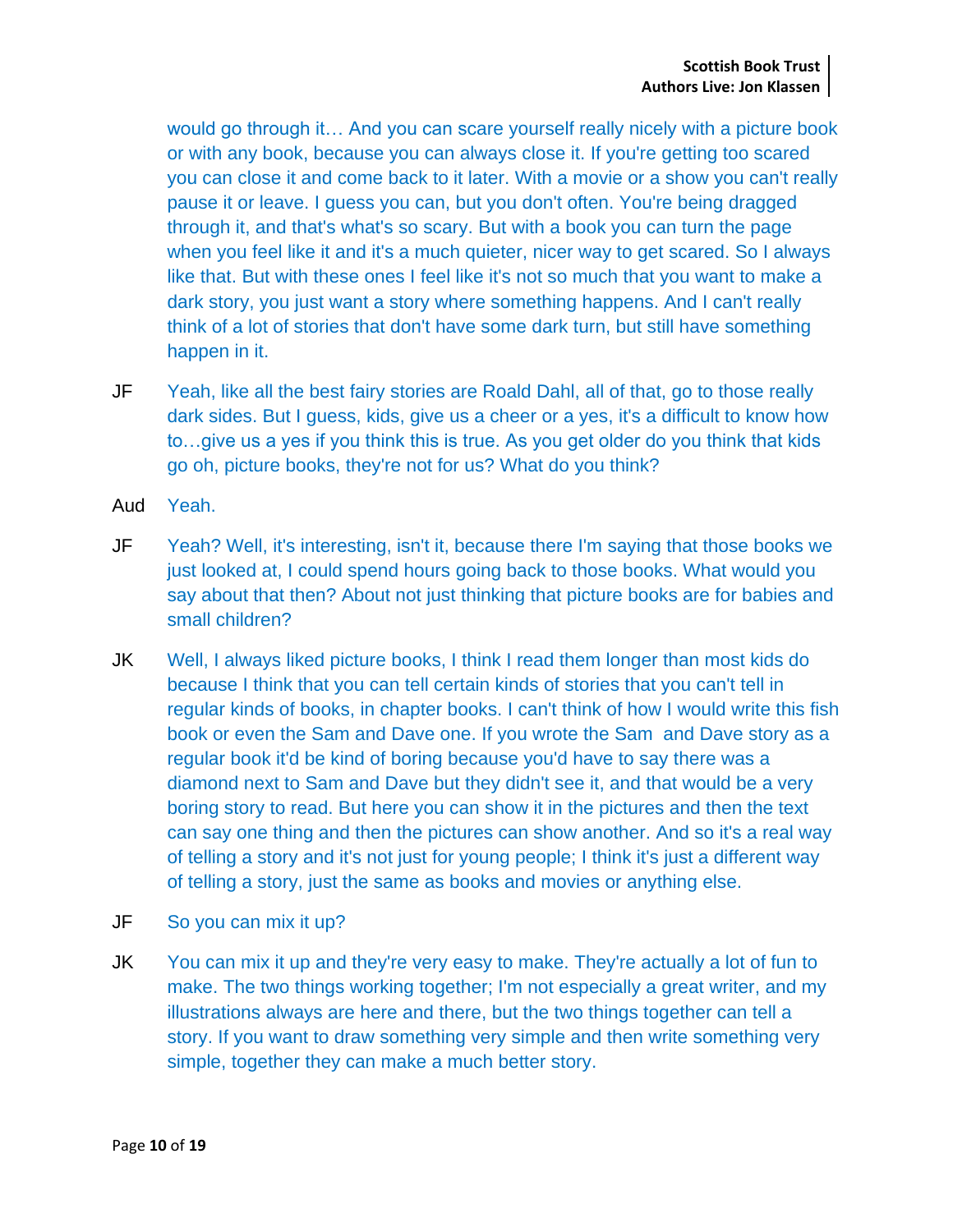- JF Brilliant, great. Well, I think we've got some questions from some of the children here, from West Primary School. And the first one's over here, is it Emily? Where's Emily? Hi, Emily.
- Girl Hi.
- JF Hello. Wait till we get the microphone and we can hear you properly, thank you.
- Girl Why did you want to become an illustrator?
- JK I think I wanted to become an illustrator because I wasn't much good at anything else. I didn't like math very much, I liked drawing, but I didn't know what kind of job there could be for people who draw. You think of people who paint and artists and things and they're always very hungry in their apartment somewhere in Paris or something and that didn't sound very nice. But I wanted a job. And I like working with people and I like working on stories and I always like books and movies and everything else, and so that was a job.

Being an illustrator specifically took a little while to come to. You can try other jobs out before you realise that that's the kind of job you want. I had to try a lot of different jobs before books, but book seemed to fit. So yeah, being an illustrator after a while just seemed like the only thing left. If one day books don't work anymore I think I'll have to probably not eat anymore! [laughs]

- JF Brilliant, great question, thank you very much. And now I think we have a question from the other side, from Lee. Give us a wave, Lee, we'll get the microphone. Thank you.
- Boy Who inspired you as a child?
- JF Who inspired you as a child?
- JK I think lots of people did. I don't think that I knew when I was a little, I had a lot of books but I never met any authors or illustrators, so I don't know if I knew they were people, you know what I mean? When you pick up a book I don't know if I ever thought there was a person behind it. I think I just thought it fell from the sky like that and you don't really think of someone in their own house making a book. But I think people who were doing what they liked really inspired me. I think even when you're a kid and you can see that people have jobs doing things that they really like. They aren't just things that you do because someone tells you to do them, but you meet people every now and then who are doing jobs that they really enjoy and they choose to do them and they're getting better at them, or they might leave them to do something they like better. Watching people do what they really enjoy I think has always been really interesting, because I don't think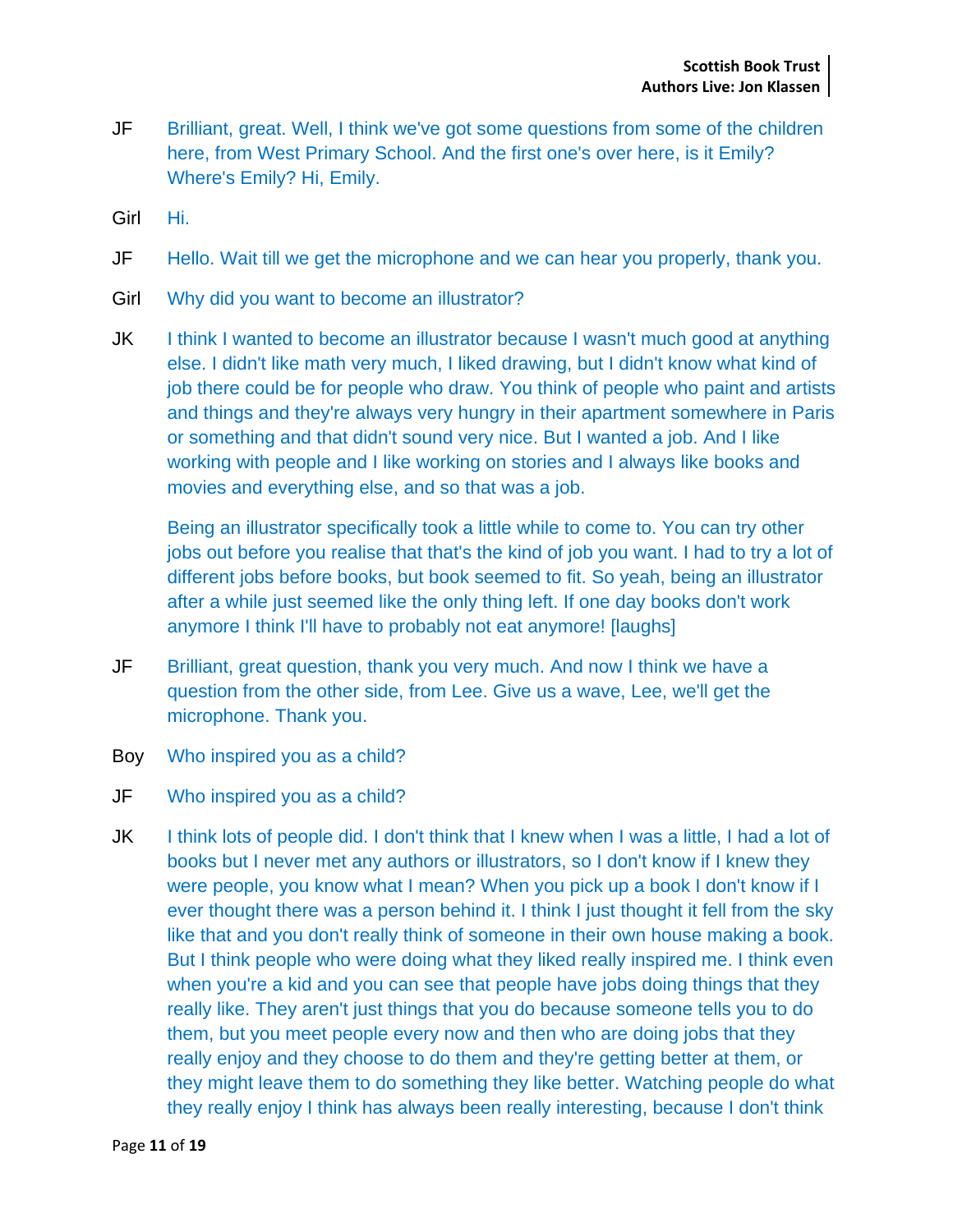that you know it's a choice when you're young. You think that you have to do one thing or the other. But if you find out you're good at something there's usually a job there somewhere. You can find ways of making that what you do all the time, and I think that was really inspiring.

- JF There's certainly lots of smiles in our audience here, and I'm sure wherever you're watching too, lots of children smiling at the thought of actually being able to do something that you really enjoy, because if you can find that, that's incredibly important, isn't it?
- JK Yeah, I mean kids, sometimes we talk about drawing and we talk about whether they like to draw or they like to write, and there are so many different things you can get a job. Like animation; I wasn't great at animating. Animating is a whole job on its own and just because you like to draw, because you're even good at drawing doesn't mean you're necessarily a good animator. You can draw someone beautifully doing something really badly. It's a tricky job.
- JF And as you said it can be quite boring.
- JK Well, I think for me it was quite boring. But that's an important distinction. If you think something is interesting that means you'll probably get better at it because you'll do it over and over again. And I just don't think I was interested in animation, so you just don't try. Whatever you end up trying really hard at probably you can get a job at because you're probably very interested in it. But with illustrating books you can be sort of good at it because there's so many things going on with the story, you can draw very simple shapes. The fish in the book isn't drawn very complicated but he looks guilty because you say he's guilty. I don't know what a guilty fish looks like in real life, I'm not sure there are any. But because you say he stole a hat and you have him looking backwards, that means he's guilty. He looks guilty to you then. And there's very small simple shapes, things you can draw now can tell these stories, they're just circles, his eyes are just a circle inside a circle and you guys can draw that just as easily. So it's not so much the illustration as it is solving the problem of it; how do we make this thing look like it's telling a story. And that's a very different job than illustrating necessarily.
- JF Yeah, I think that's one of the great things about your books, particularly that story, because you've got that big, basic shape, haven't you, of the big fish. And it's just that tiny thing of the eyes moving just a fraction one side or the other, and you know so much, because all of you here with us today, and I'm sure wherever you're watching, I'm sure you were answering John's questions about does he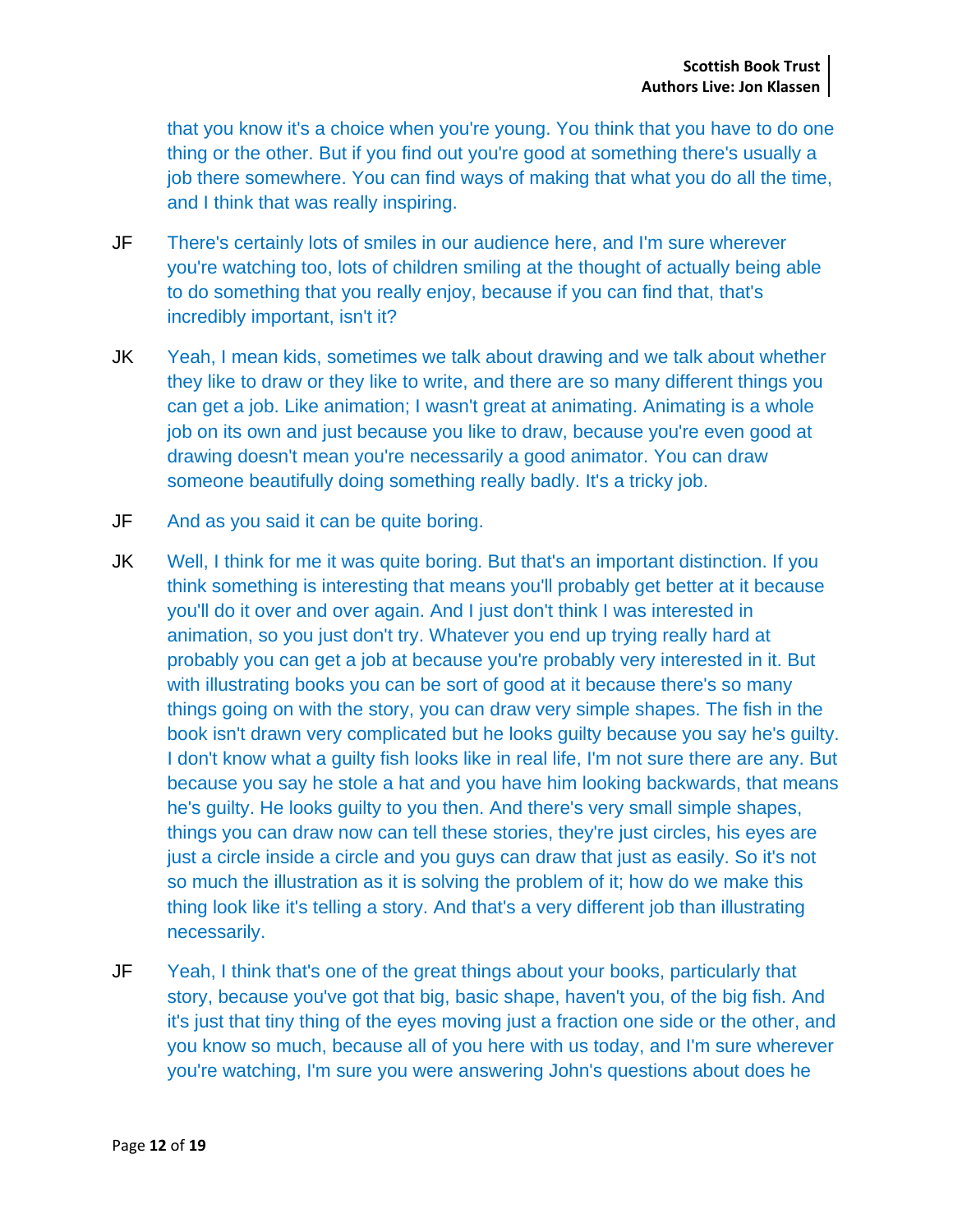know and is he safe, and all of that. And it's quite difficult to describe, you've just got to look at it.

- JK That's why picture books are great though. I think to keep reading them is because it's communication, it's a different kind of communication in storytelling and I think it's still great for people of any age to do it.
- JF And although we talk about it being dark, it's very funny as well, it has to be said. Now, we have another question, back on the other side, I think this is Katrina. Katrina can wave and we'll get the microphone so we can hear you. Thank you.
- Girl What was your favourite book as a child?
- JF Ah, what was Jon's favourite book as a child?
- JK My favourite book when I was a child was one called Sam and the Firefly. I'm not sure it's around…you can get it some places now, but it was an old book when I had it, I think it belonged to my dad and he had it in his house. It was about an owl and a firefly, and this owl meets this firefly in the middle of the night and he finds out that the firefly can make lines with his light, and he says you know what you should do, you should fly around the sky and you should follow me and make these lines that I make. And he started spelling words; he would spell hello and yes and no and things like that, and the firefly didn't know he could do that. And he's very excited about it and the owl's really proud that he showed him how to do this, but almost immediately the firefly leaves and he starts causing trouble with this. He starts telling planes to go up and down and cars to stop and go and things start crashing, and the firefly's very happy with this but the owl is worried that he's maybe created a bit of a monster.

And the firefly eventually finds a hotdog man and instead of hot he writes cold over the word hot on his sign, and all the people leave. And the hot dog man is very upset and he puts the firefly in a jar and he puts him in the back of his truck and he drives out into the country, into the night. And the owl is watching all of this and he's horrified, and so he follows the truck and the man to see what he's going to do to this firefly trapped in this jar. And the truck suddenly stalls on a railroad track, it stops working right on the side of the railroad track, and there's a train coming, and they don't know what they're going to do. And so the owl picks up the jar with the firefly in it and crashes it against the tracks and he says you know what to do, firefly, you go and do what you know you should do. And so the firefly writes stop in the sky in big letters, and he's finally done something good with this thing that he's learnt how to do. And the train stops just before it hits the truck, and then they're friends and everything is okay.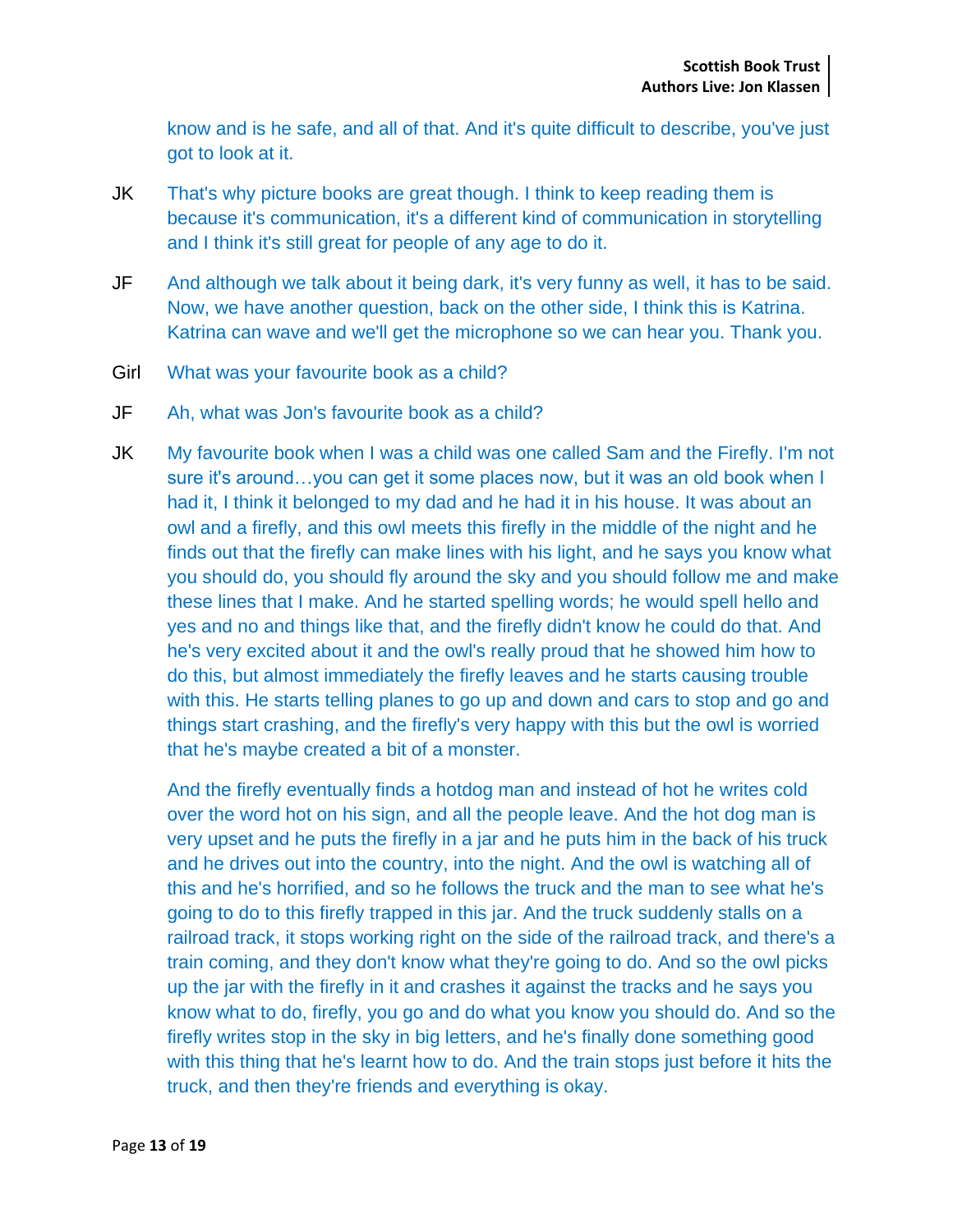I like the book a lot because it had an interesting story, but I look at it now and it's such a complicated thing to do, to show this firefly learning how to do all these words and everything, it's actually a very complicated series of pictures, but it was so simple. And when I was even younger than you I knew what was going on, and that's hard to do as a bookmaker, to make something that complicated into something very simple. And it's a very pretty book, it all takes place at night and fireflies are very pretty and that was my favourite book, it's still I think one of my favourite books.

- JF And that sounds great and it's also so interesting to hear you say that you have to keep practising and thinking about it, because I'm sure a lot of the children here today and watching, wherever they are, do draw. Do you draw? Yeah.
- Aud Yeah.
- JF Do you like to draw and write stories? And it's the idea of maybe you can't quite work out what to do next, but it's so interesting to hear somebody like you, you do this for your profession but I imagine you're still learning every single day.
- JK Oh yeah, that's the fun part; you don't want a job that you know how to do already because it's boring already. Every day you forget everything you learn, or those new books. Once you finish a book you've done it but then you don't really have a lot of lessons to apply to the next book. You start from scratch and it's really nice because you have to learn all over again. But for every book that you put out there's maybe ten or twenty books that you've tried that didn't work, and that's important.
- JF Really, that's many?
- JK Oh yeah. But it's just important that you can...it's very nice to be able to put things out that you know are okay, that work. But it's also a great luxury to not show your mistakes to anybody. I have lots of mistakes, you get to look nice and put out you book full of the finished drawings, but there's lots of stuff in the garbage as well that you wouldn't want to show you guys because you wouldn't like it.
- JF See, that's good to know though, isn't it? What you're seeing isn't always perfect. Talking of things going wrong, I'm going to let you into a secret, I think my little earpiece has stopped working which tells me how much time we've left. So maybe somebody from behind the scenes can give me a big wave at some point. Oh, I think it is working, so that is good, that is the main thing. But maybe you could be a little bit louder. You see, it's the secrets of television, what's going on behind the scenes. Yes, indeed.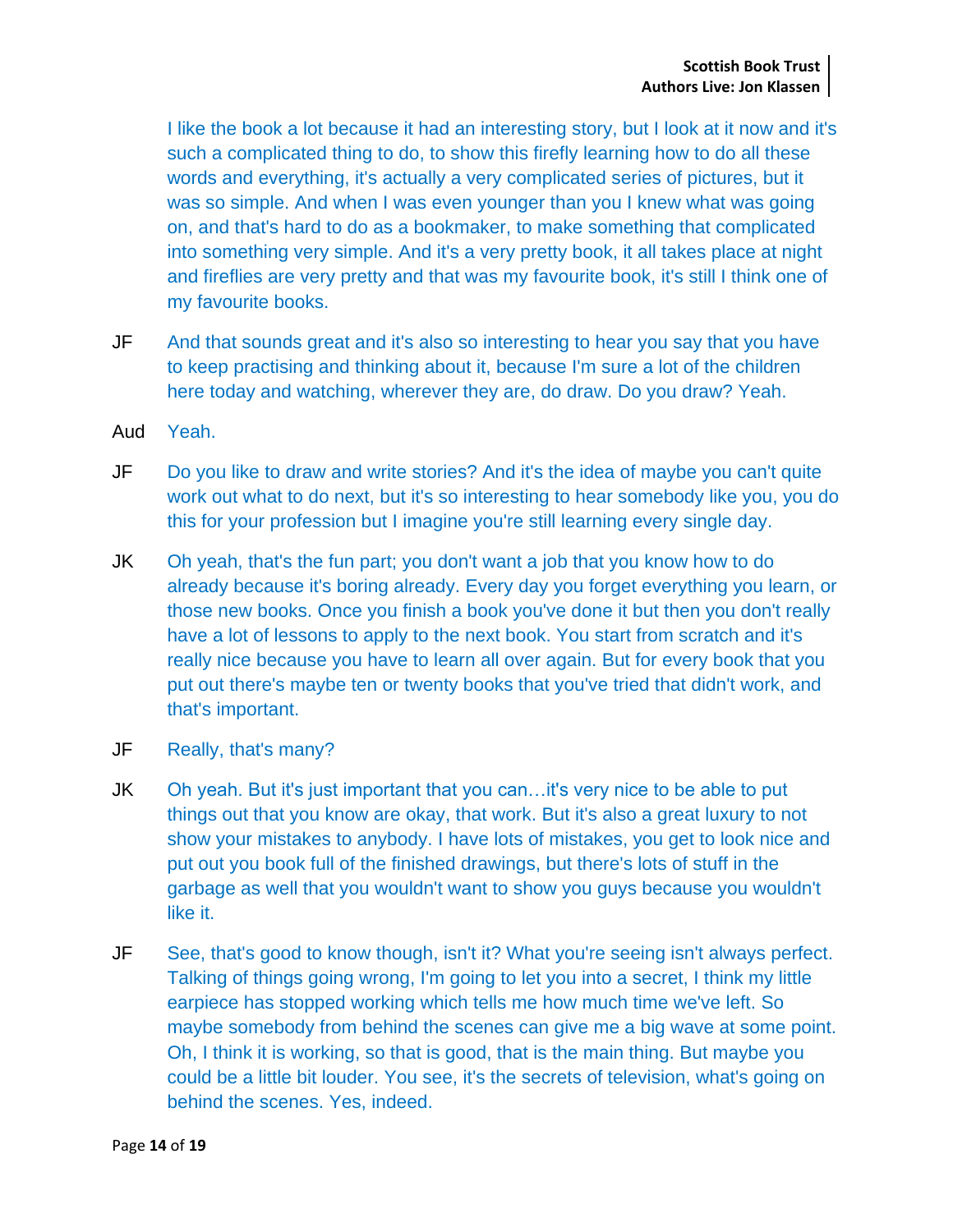In terms of inspiration, we heard about that early book, but every day, I mean as you're just going about your normal life, are ideas coming to you. Like for example, you're coming over here to Scotland, might that give you some kind of inspiration for a story or a certain atmosphere?

JK It sort of works like that. I think you store those things up anyway, the things that you're going through now, trips you're taking or days that you have, you'll remember them always. And so you don't really know that you're coming up with ideas for stories necessarily right now. But there could be something that just comes to you. If you have an idea for a story you could say well, I had this one day that felt like that, and you can use it. Thinking about ideas for stories is very hard. When someone sits you down and says think of a story, if that's an assignment you have to do it's very hard because that doesn't just happen like that. For this book and for a lot of the other books, for the fish book it happened that I liked the idea of someone telling us a story, the fish was telling us a story, there wasn't a narrator saying once upon a time a fish stole a hat; you don't say it like that. You say the fish is talking and he says I stole this hat. And we can have a lot of fun with that because now we know that he's wrong. If we're watching the big fish wake up and he says that fish isn't going to wake up, then that's your story.

And so it's not so much that you have an idea for a story about a fish who stole a hat, because that can be a very boring book just as easily. It's most about how you're writing it. Once you figure out that the fish is talking to us, and then at the end he won't be talking any more, and we don't know why, but we hope we know why, that's more of how you think of the story. And then once you've thought of that idea you can say well, alright, now, what do fish look like and what's the water I like? I grew up in Ontario in Canada and there's lakes and things, and lake water, when you get even a little bit further down in the deep it gets black; it's very dark water. And so I like the idea of black water instead of blue water. And so things like that you just…you don't know you're coming up with story ideas when you're looking at things, but you're storing them away anyway. You're just remembering everything.

- JF Is that your hat? I'm only joking.
- JK This hat that I'm wearing?
- JF Yeah.
- JK No, I stole it from…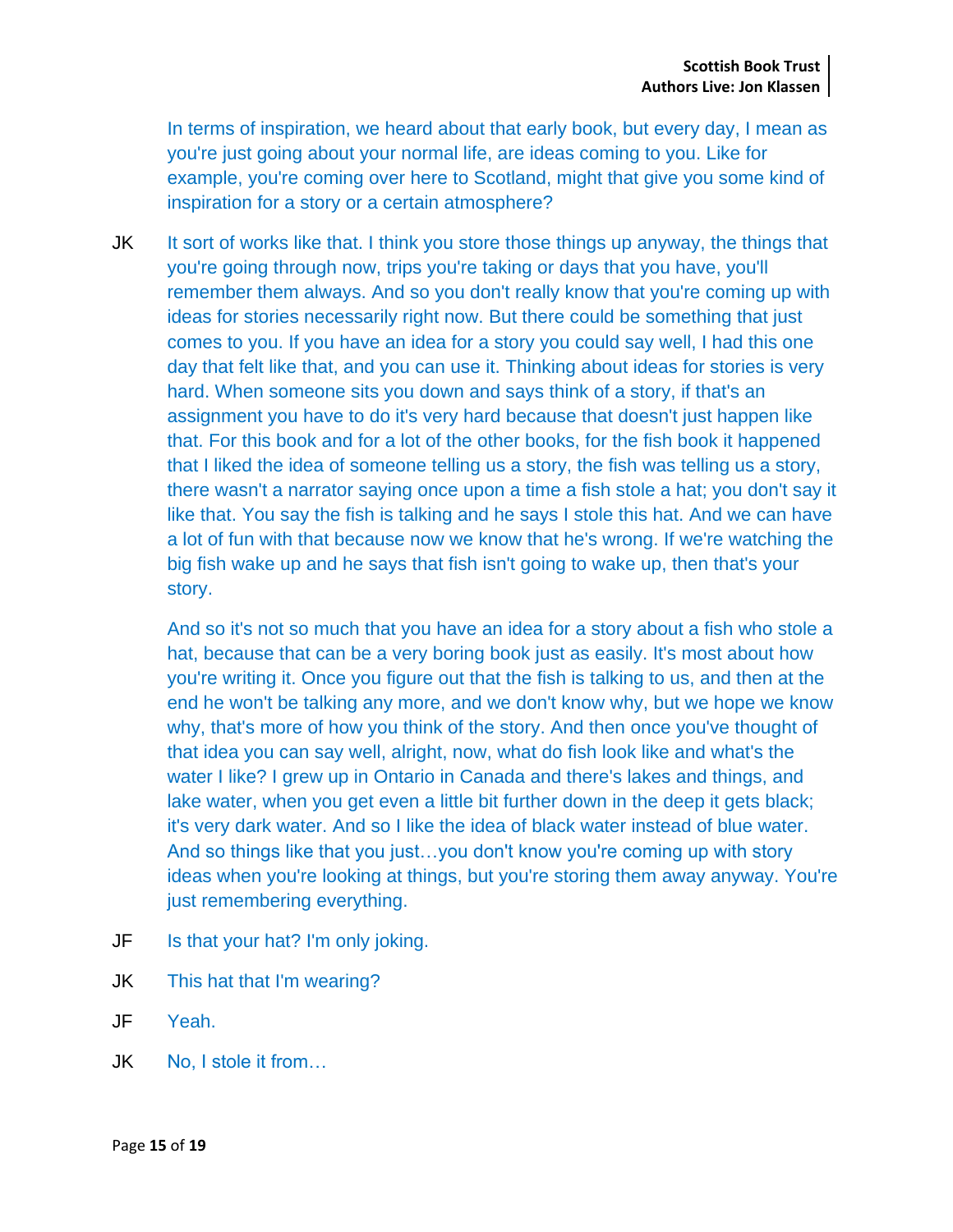- JF I thought that was possibly the case. Now, will you show us how to do some of these drawings, how you go about it?
- JK Yeah, would you guys like to see how some of this stuff is done?
- JF Would you like to see that?
- Aud Yeah.
- JK We can do some drawings.
- JF Yeah, that'll be great.
- JK Okay.
- JF Yeah, thank you very much.
- JK Yeah, no problem, we'll see if we can do this. Part of what you can do too, computers are really good at this stuff now and you can make lots of mistakes and fix them on the computer; they're very good at that. But this is a very simple way of doing these kinds of pictures, just to try them out. When I rough out the books before I make the good copies of them you have to do practice runs where you make sure the story's working well. And you can't do those kinds of drawings too slowly, because then you'd never make any changes and you'd have a bad story.

So for this one we're going to draw the crab from that last book, and since that last book was on black I've filled the whole picture with black. You can make new layers in computers that can help you change only certain parts of the picture, but this crab is made up of very simple shapes. He's just got a body like that, and then he's got claws, like that. There's one claw. Then there's another claw. And he's got four little feet. Some illustrators when they decide to make a book about animals or anything they like to go to the library or go on the computer and do lots of research about what these animals might look like and what their lives are like. And that's very good; you get to learn a lot about crabs. But I don't do that. This crab probably doesn't look like anything you've ever seen. If you looked up a crab on the internet I don't think it would look like this crab. But if I say it's a crab, actually the book doesn't even say it's a crab, so it can be whatever we want it to be. I'm saying it's a crab.

So we have our crab shape up here and he's all got his legs and his feet and everything, but we have to colour him in. And so we're going to hide him for a second, and then we're going to bring him back. So with this brush we can rub in the colour, very simple shapes, but they make a crab. And there's his claw, and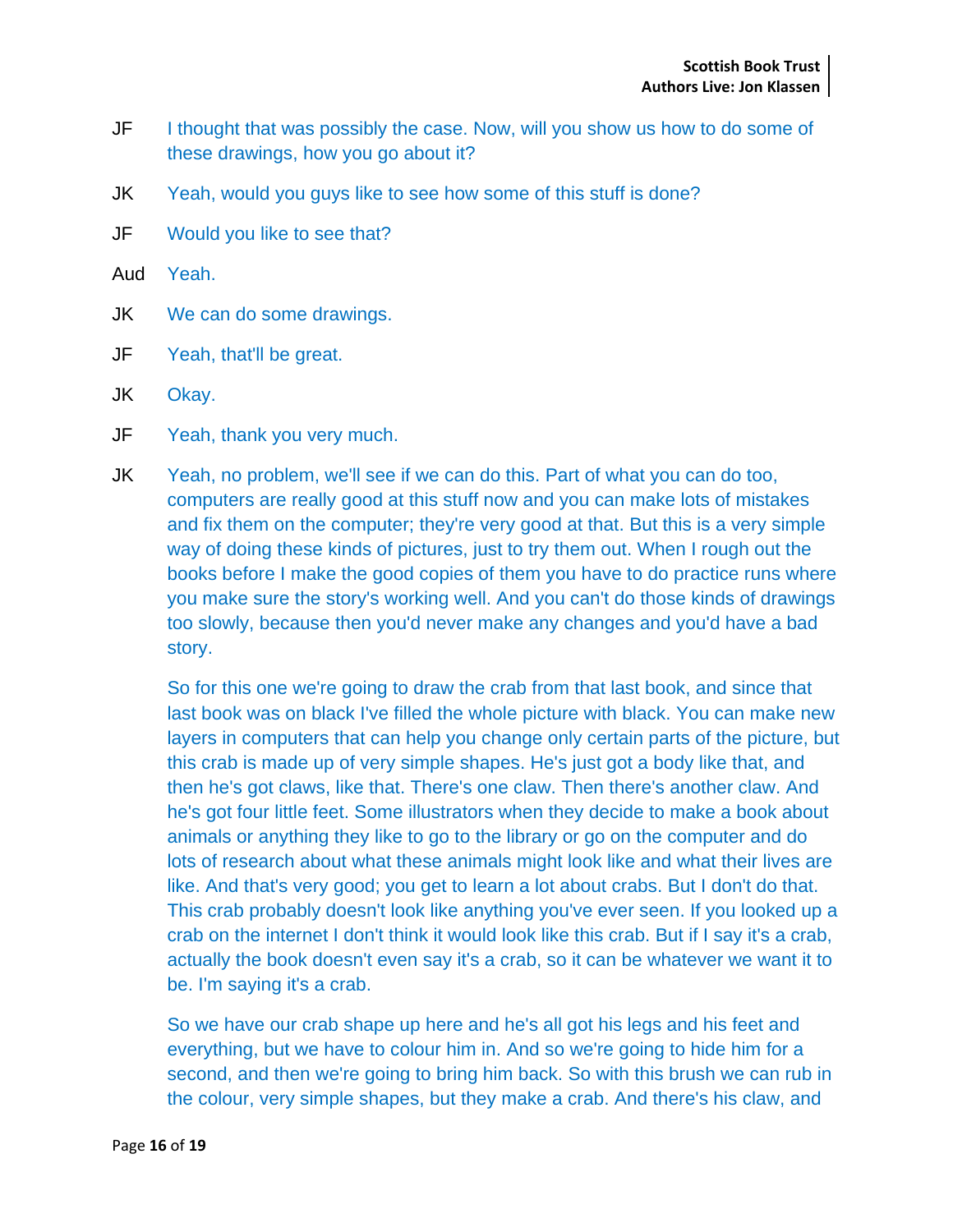there's his little feet, and there's his other claw. Now, we're not done yet because this crab doesn't have eyes. So we can give him some eyes on another layer. First the white parts of the eyes. So there's one eye, and two eyes, and we've got to pick a colour for those eyes, so we're going to go for like a lightish yellow, almost white, but not quite white. And you hide those again and then you bring in those eye shapes, just like that. See, very simple shapes, you guys could totally draw this crab. But now we're going to draw the pupils and the pupils are the most important part for storytelling, because you can tell a lot of what a character's thinking about just by the pupils. Which way the eyes are looking can tell you lots about them.

Usually if you tell a lie to your parents they know that you're lying because of what your pupils are doing. And this crab, now, he has pupils but we can change those if we want to. This crab's looking right at us and he can be thinking any number of things. If he's worried that a rock is going to fall on him, he might look like that. If we're thinking that he's being chased by somebody from this direction he might look that way. If he's being shouted at someone he might be looking the other way, very slowly. [chuckles] And if he's feeling bad about anything he might have done he might look down at the ground the way you would, just like this. So if you asked this crab…this crab's looking right at you and you say crab, did you finish your broccoli? And he says yes, and then he goes like this; probably he didn't finish his broccoli and you know it now.

But you can do that, illustration is so much more about what you're choosing to do with these shapes than anything you're good at drawing. You can get better at drawing your whole life, but what you're choosing to draw and how you're choosing to put these shapes in order is so much more what illustration is about and that's why I like it so much, is because it's very, very simple elements and shapes that can make people do whatever you want, it's really fun.

We can do another animal if we want?

- JF Yeah.
- JK Yeah? We can do a turtle; the other book has a turtle and he's my favourite guy in the book.
- JF Maybe just a very quick one if possible.
- JK Yeah, sure thing. Turtles are easy, you can make them wrong all sorts of ways and they still look like a turtle, because a turtle has this, then he has that, then he's got four legs…actually I'm going to re-do that head a little bit. There we go. Four little legs, some turtles have tails, but I don't like them, we're not going to do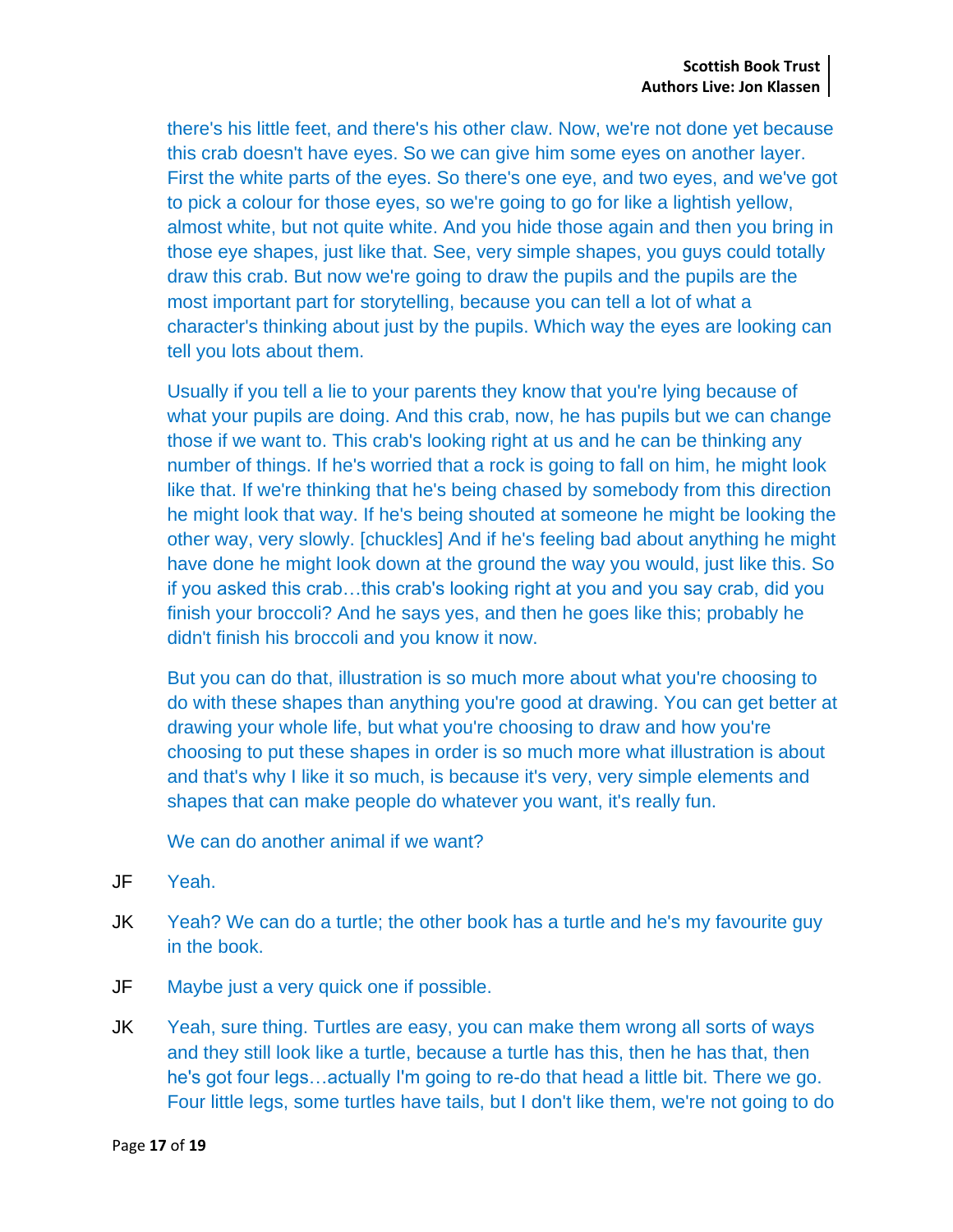them. Then you can choose a green from all the greens you can find, then you choose a little brush for yourself, and you bring that turtle in just like that. You can colour him in, big shapes. I like big shapes, some people like to draw with lines, but I like to do them with shapes because you can see them from far away. When you're making books for kids in classes they're sometimes sitting far away, and so you can see the big shapes from far away. And this turtle has eyes the same as the crab does, they're a bit different. And we choose white for the eyes again. And which way is this turtle looking? Do you think he's looking this way? We can always change it. Let's have him looking that way. This turtle is walking in that direction very slowly probably. Turtles don't get very much done very quickly. And maybe this turtle is also wearing a hat, maybe he's going to a wedding and he's late for the wedding and everybody's waiting and he's like I'm getting married, so you have to wait. And there's him and his hat, and he's late for his wedding.

- JF Gorgeous. I think Jon's got a thing about hats, hasn't he?
- JK I do have a thing about hats.
- JF Yeah.
- **JK** I don't know what it is but I like them.
- JF Hats are great. Well, thank you very much indeed, I can't believe the time has evaporated, it's been amazing. Thank you very much, Jon.
- JK Thank you very much for having me and thank you for coming you guys.
- JF Well, before you give him a huge round of applause let me just remind you all that as well as watching all of the previous Authors Live events any time you can also download the free learning resources, you can continue to learn all about everything we've been talking about today. You'll find those at the website, scottishbooktrust.com/authorslive. And audience, have you been inspired then to go back and continue with your own drawing? Yeah, I can see lots of nodding. Can I hear a cheer? Yeah?
- Aud Yeah.
- JF And you out there too, I hope we've given you lots of inspiration to get on with making your own really brilliant picture books, and to keep doing it for as long as possible. Authors Live, I hope you've enjoyed this and I hope you've watched the rest as well and will continue to watch. It was a joint production, Scottish Book Trust and BBC Scotland Learning, it's supported by Creative Scotland. But I think what we should do, if we had caps or hats we could doff them to our wonderful